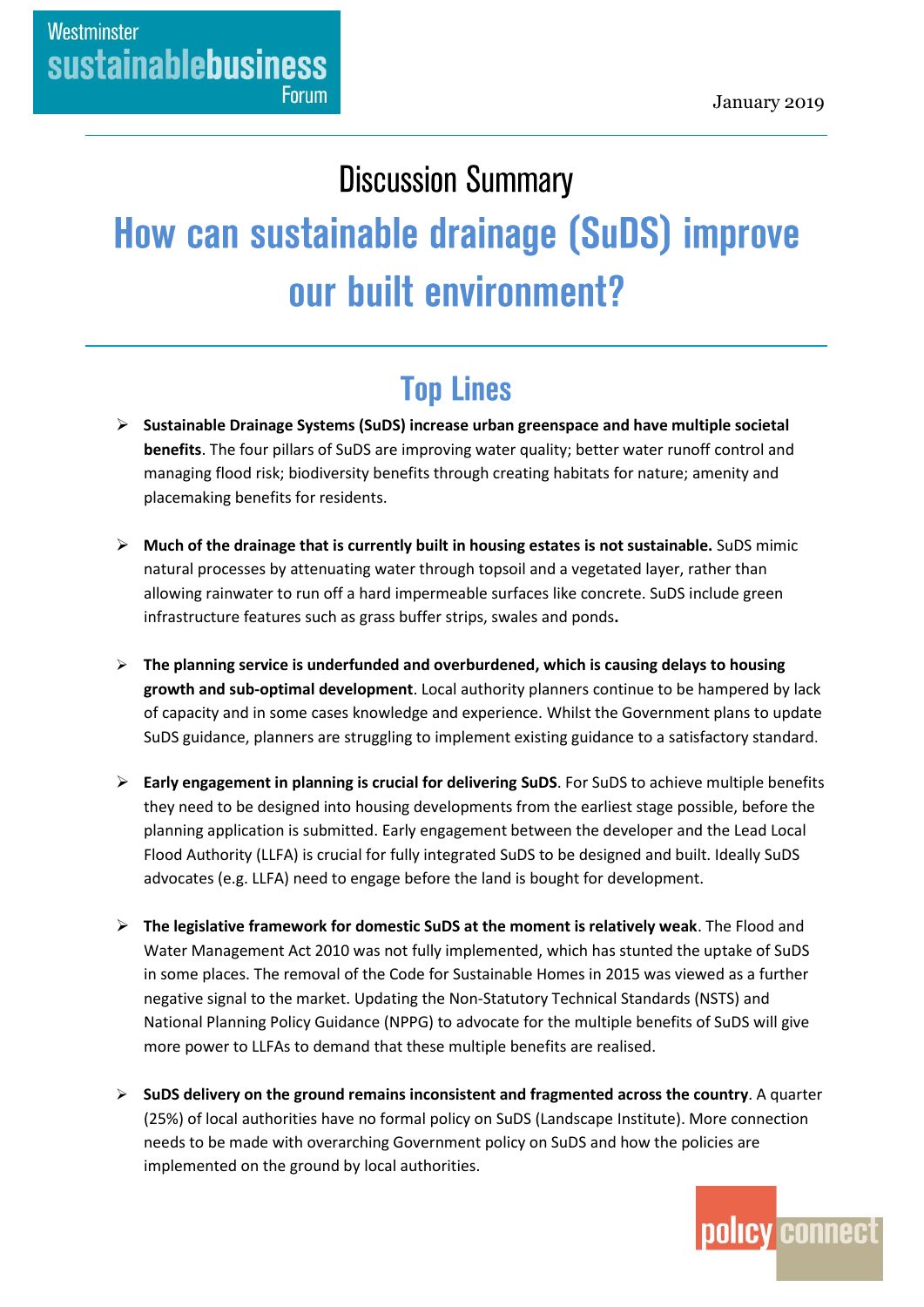### **Westminster sustainablebusiness Forum**

### **Recommendations**

- 1. **Extensive development of flood plains and other high flood risk areas should be avoided and discouraged through government guidance and the planning system.** SuDS retrofit of urban environments is also crucial to achieving catchment scale management of water. Ofwat should give the water companies regional targets for SuDS retrofit, habitat restoration and tree planting.
- 2. **MHCLG should revise the NSTS and the NPPG for SuDS to reflect the new National Planning Policy Framework (NPPF) wording on the multiple benefits of SuDS**. Currently the government guidance only covers conveying water quantity on site to avoid flooding events. Multiple benefits should also be reflected in the new Green Infrastructure Standards that are being produced.
- 3. **The Government should establish a central record of SuDS features, and update the flood risk maps available to planners with the latest climate projections.** The SuDS record should be kept by DEFRA would provide data on how widely SuDS are used. This would also help update flood maps with pluvial flood risk, so that planners can make a more informed assessment on the flood risk of a planning application. The government should also review the automatic right to connect for developers to surface water drainage from the site to sewers.
- 4. **Water and sewerage companies in England should be encouraged to move to an area-based charging system for drainage.** There is not a financial incentive for them to do this, so Ofwat should provide incentives for them in the business planning process. Area-based charging for drainage would offer a financial motivation to fit SuDS and also reflect the polluter-pays principle of the Government's 25-year Environment Plan (25YEP). Ofwat could also give the water companies targets for SuDS retrofit, habitat restoration and tree planting.
- 5. **Ofwat should look to combine each company's 25-year Water Resource Management Plan (WRMP) and Drainage and Wastewater Management Plans** (**DWMP) into a single plan**. This would allow a full long term vision to be outlined for the catchment for each geographical region of England. Currently DWMPs and WRMPs are not even produced on the same timescale.
- 6. **Water companies should become statutory consultees on individual planning applications, as they are for Local Plans**. This would enable water companies to become more aware of development happening in their region and result in fewer delays to housing growth.

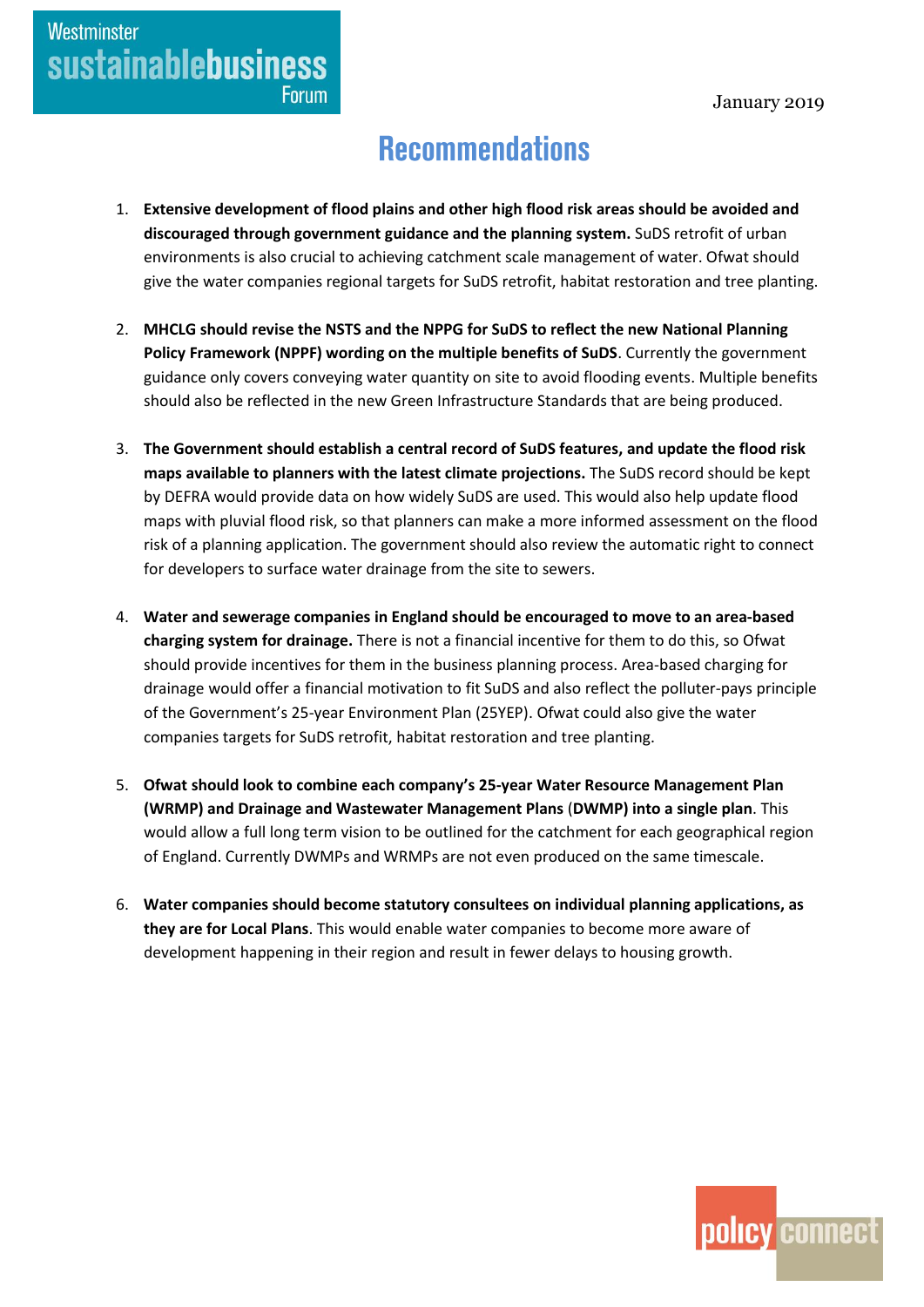### **Speakers**

- **Baroness McIntosh of Pickering**, Chair Bricks & Water report co-chair, Conservative Peer and former Chair of the EFRA Select Committee
- **Innes Thomson**, Association of Drainage Authorities
- **Andrew Taylor**, Countryside Properties
- **Clare Warburton**, Natural England

### **Overview**

Hosted by the Westminster Sustainable Business Forum (WSBF), this policy roundtable on 29<sup>th</sup> January 2019 built on the findings and recommendations from WSBF's recent *[Bricks & Water](https://www.policyconnect.org.uk/research/bricks-water-plan-action-building-homes-and-managing-water-england)* report published in June 2018, which outlined a plan of action for building homes and managing water in England.

This was the third of four follow-up events, which looked at urban green space and sustainable drainage in England. The *Bricks & Water* report exhibited that there is growing concern about increasing hard-surface area in urban catchments as they are vulnerable to climate change and pluvial flooding. This type of flooding is hard to predict, meaning that housing developments should be fitted with SuDS. However as highlighted in the report, urban green space in England is shrinking (-7% since 2001). SuDs look to manage surface water by mimicking pre-developed natural systems, thereby holding multiple benefitssuch as filtration to improve water quality and increasing site biodiversity by creating habitats for wildlife. This roundtable discussion looked to answer:

- How much progress have we made on uptake of sustainable drainage systems (SuDS) in developments, and what's been preventing it?
- Who pays for the installation of SuDS? How do volume low margin house builders pass the cost on to the buyer? Do house builders have the proper incentives to build SuDS?
- Who should be responsible for the maintenance of SuDS councils, management companies or water companies?
- Should the automatic right to connect surface water run-off from developments to sewers be removed, and what effects could this have?
- Do we properly account for the multiple benefits (biodiversity, water quality etc) of SuDs?

This roundtable was kindly chaired by Baroness Anne McIntosh, Conservative Peer of the House of Lords, former chair of the EFRA Select Committee, and Bricks & Water report co-chair.

# **Speaker Summary**

#### **Innes Thomson – Association of Drainage Authorities**

- ADA is an advocate for more catchment management with water, so that water is carefully managed from source to sea.
- Natural flood management (NFM) measures have a big role to play in catchment management to complement the existing more engineered flood defenses. NFM initiatives include the deliberate

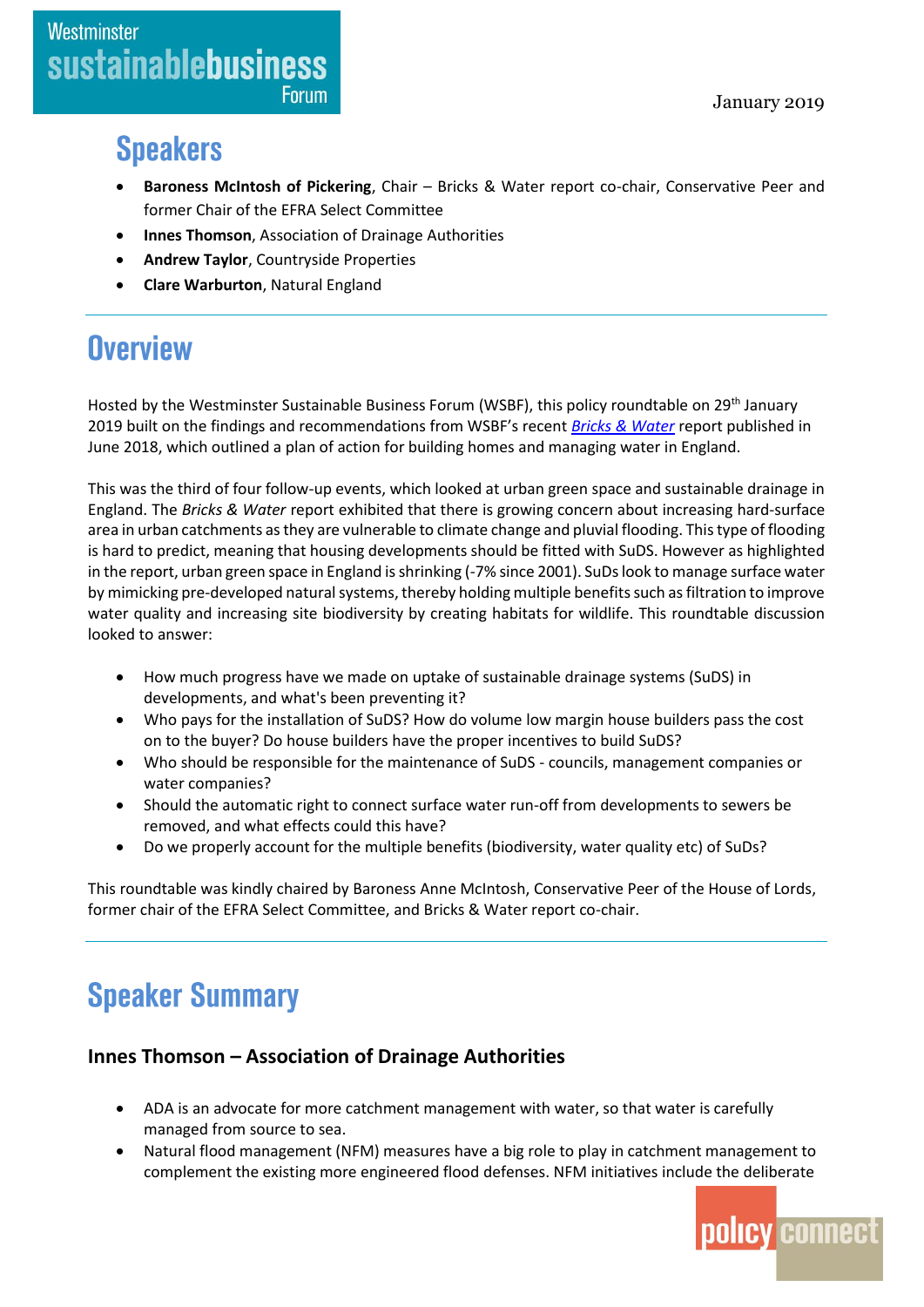Westminster **sustainablebusiness Forum** 

> flooding of buffer areas and fields so that water is held in the upper catchment to prevent flooding downstream. This must be balanced against being able to properly and efficiently evacuate flood waters from these areas when the risk subsides. Restoration of wetlands and peatlands is an important part of creating 'sponges' that can hold water and let it out slowly, to slow the flow of nearby water courses. In conjunction with other solutions, NFM can help to offer cost-effective solutions for communities at risk from flooding who might otherwise qualify for more traditional FCERM (flood and coastal erosion risk management) investment.

- The new 25-year DWMPs that water companies are being required to produce need to be fully supported by the regulator Ofwat.
- Housing growth needs to be sustainable with a long term maintenance plan for any installed drainage systems, so that these communities can thrive and prosper for decades to come.
- The Government's 25-year Environment Plan (25YEP) highlights the need for biodiversity net gain in developments, and SuDS are a good way to achieve that if we properly account for their multiple benefits. The many public benefits of SuDS should be recognized, such as providing flood storage to prevent flooding of homes.
- SuDS delivery remains inconsistent across the country, so to try to help provide consistency and share best practice, local authorities are forming a new organization: the Association of SuDS Authorities (ASA). This will help authorities offer a consistent and robust service to developers.

*"Sustainable drainage systems can provide many public benefits which need to be realised. As well as achieving the biodiversity net gain desired in DEFRA's 25 year Environment Plan, SuDS can provide flood storage for water that would otherwise damage peoples' homes."*

Innes Thomson – Association of Drainage Authorities

#### **Andrew Taylor – Countryside Properties**

- SuDS are very important for landscaping a new housing development and creating a sense of place for residents. By improving the environment for prospective home buyers, the developer can make a clear business case for urban green space.
- The land take of SuDS can make them unattractive to house builders as they eat into profit margins. However, SuDS don't have to take away from the buildable area on a development as the planner can utilize the open space for multiple functions such as a combined drainage and sport recreation area. Some builders may also be concerned about procurement problems of having to mix lots of different kinds of materials together.
- There is a worrying lack of experience and capacity in local authorities when it comes to the planning process which is hampering housing growth and designing the best possible developments.
- SuDS long term maintenance is the difficult issue. Developers want to design an estate which is self-sufficient. The problem with SuDS is that they require active maintenance (moving, clearing etc) that concrete solutions do not.

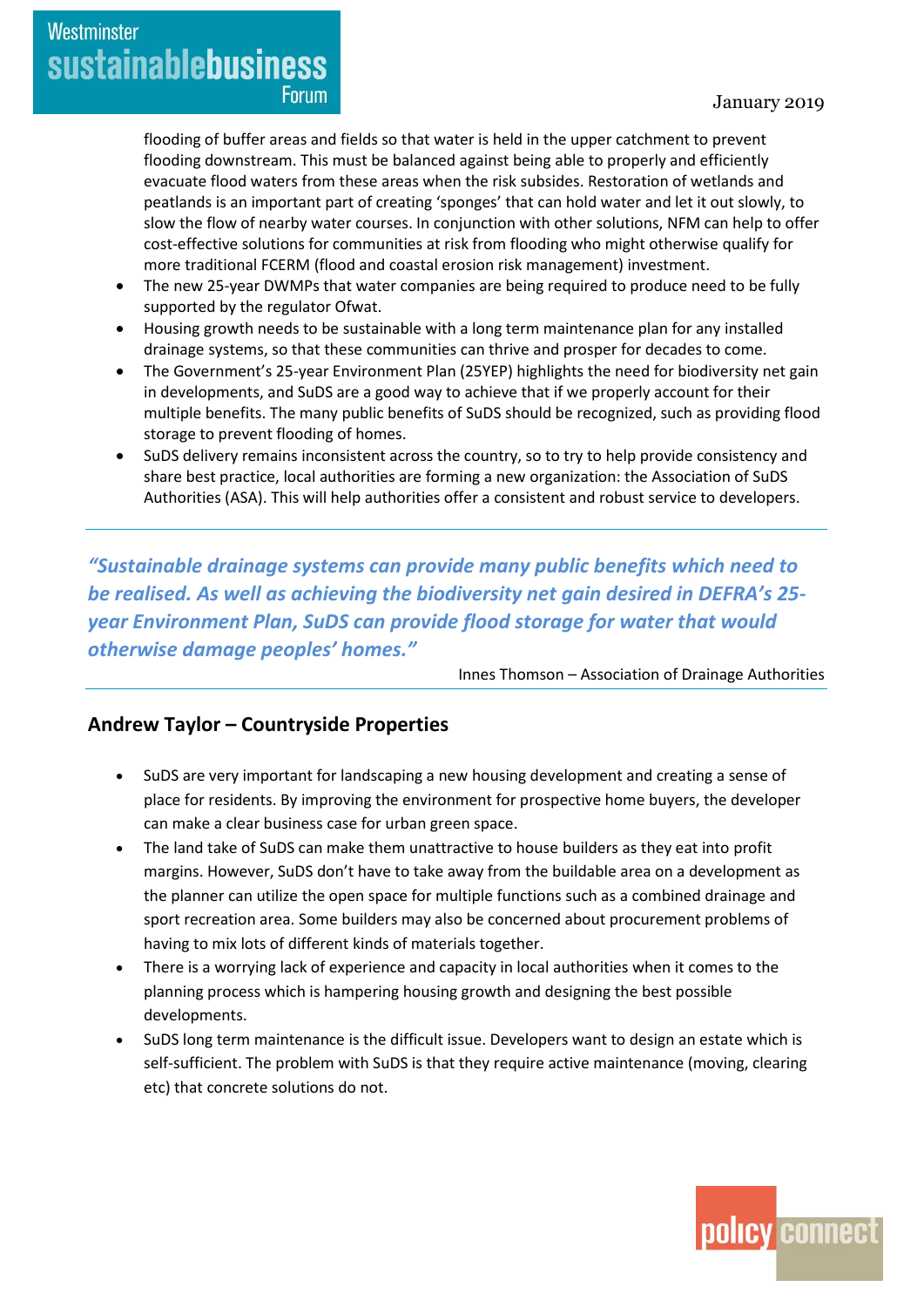*"SuDS are very important for the landscaping of a new housing development and creating a sense of place for residents – this represents a clear business case for SuDS for the builder."*

Andrew Taylor – Countryside Properties

#### **Clare Warburton – Natural England**

- DEFRA is currently consulting on the biodiversity net gain principle set out in the 25YEP. The government is looking for a 10% net increase in biodiversity for developments.
- Natural England is developing an eco-metric tool that can help housing and other infrastructure developers and land managers to measure natural capital net gains from land use change, and can help projects to maximise benefits such as flood protection, recreation and improved water and air quality, at early options and design stages.
- The Government is also developing its approach to local Natural Capital Plans as set out in the 25 year environment plan, which will contribute to creating resilient places that people want to live, learn, work and visit. These will have links with Local Industrial Strategies.
- Natural England is working with Defra, MHCLG, Public Health England, the EA and a variety of other Departments on the production of a framework of Green Infrastructure (GI) Standards, which will be embedded in the NPPF and supporting Planning Policy Guidance. They will provide a practical framework of standards that can be easily used by GI planners, designers, local planning authorities and communities to deliver more good quality, interconnected GI, at a local and landscape scale. Natural England would particularly like to increase the multi-functionality of greenspace, so that it provides multiple benefits for local communities including green SUDs-type services for water management as well as recreation and engagement with nature in deprived communities. These standards will tested in late 2019 and published in 2020.
- There is the ongoing Water Resilient Cities project led by Business in the Community in Manchester. The project has emphasised that by using SuDS to disconnect areas of a site from wastewater system, it is possible for business customers to move down a charging band for drainage and make annual financial savings that can offset the cost of the SuDS, delivering a return on investment in 5 years for around 250 institutions such as schools and NHS sites.

*"The Government's 25-year Environment Plan embeds the principle of net gain in legislation. For housing developments the government is looking for a net biodiversity gain on site of 10%, and green sustainable drainage systems are an excellent way to achieve that."*

Clare Warburton – Natural England

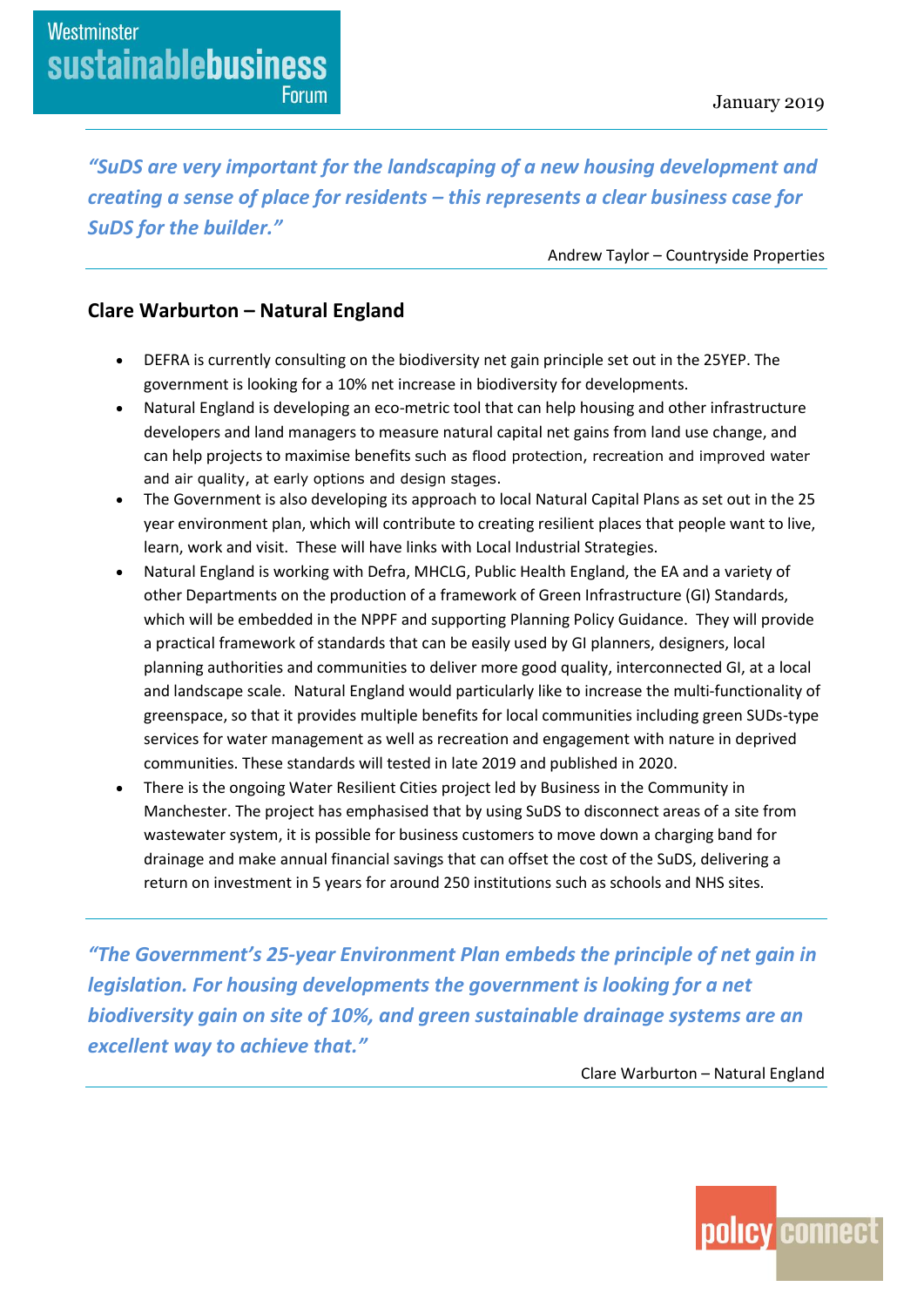### **Open Discussion**

The open discussion around the table covered various topics, including:

- The Government's policies on housing growth (MHCLG) and flooding reduction (DEFRA) are in conflict. More houses and associated hard surfaces (roofs, paths, roads etc) mean less permeable surface and more risk of surface water flooding. When combined sewers get overloaded with rainwater they can also cause sewer flooding and pollution. Increased flooding risk can be ameliorated by fitting housing estates with integrated SuDS networks, and managing water over the whole catchment using natural processes.
- The Government should introduce a legal duty on local authorities to deliver sustainable development in England. This would aid the wider crisis of lack of purpose in the planning system, and ensure that housing growth is well planned in location and design for resilience. The government should look at implementing the 'water neutrality' concept for new developments. This principle would require offset of increased water usage and runoff from housing developments to be used to fund a communal pot which could be used for SuDS retrofit in other areas of the catchment.
- The government should investigate rolling out natural capital accounting to local authorities to properly account for the multiple societal benefits of SuDS. However more clarity is needed from the Government on how the natural capital plans are going to work in practice and how they join up. One possibility is the Government could require mandatory net gain on environmental metrics like biodiversity for all new developments.
- LLFAs need more training on the benefits of green infrastructure to improve their interrogation of planning applications. This would enable them to provide better planning application feedback to developers and result in improved build quality for SuDS.
- England should move to an area-based surface water drainage charging regime. This provides a financial incentive to remove impermeable surfaces through installing SuDS, and has been used in Germany to greatly increase the coverage of green infrastructure. This has prevented some of the surface water flooding impacts of urban creep, with impermeable carparks being particularly targeted.
- There were some concerns that water companies have no financial incentive to introduce areabased drainage charging. The companies will have to completely change to way they charge for drainage to a more specific targeted method, and will not receive additional revenue for doing so, in fact they may actually receive less revenue through offering savings for SuDS.
- Repealing the automatic right for developers to connect surface water drainage from a new development to existing drains was discussed. Many felt that this would offer a strong incentive for developers to provide a SuDS network on their development, but some felt that this could put developers in an awkward position if the water company declined surface water runoff going into their drains. Some sewerage companies are now offering a proportional rebate to the developer on drainage charges depending on the size of the SuDS network they have on the development.
- The planning system is too fragmented in England to currently deliver effective SuDS solutions on the ground.

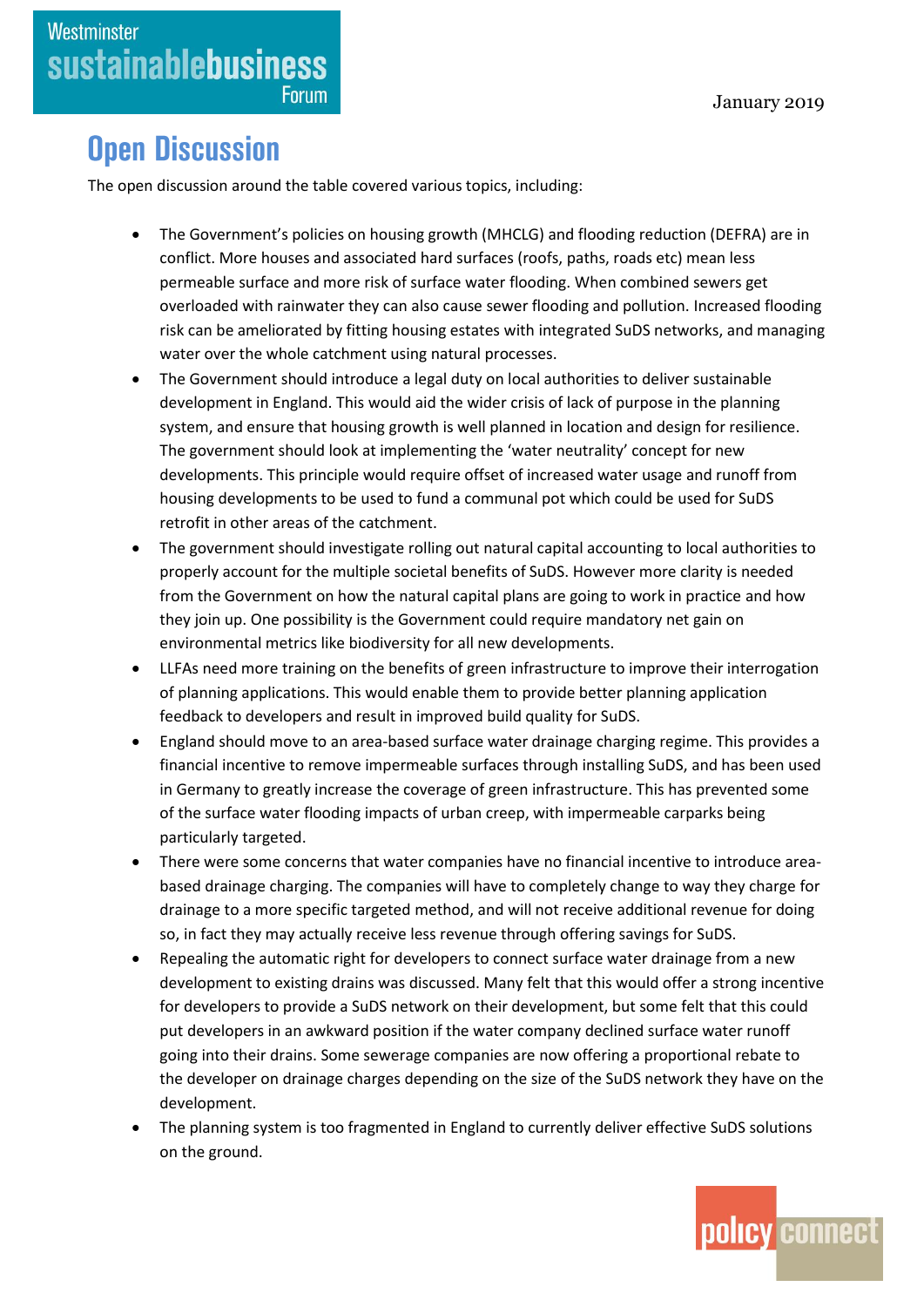### Westminster **sustainablebusiness Forum**

- The long term maintenance adoption of SuDS and the costs associated with this remains the big issues that have yet to be effectively resolved after the Government failed to completely enact the Flood and Water Management Act 2010, which would have legislated for SABs (SuDS Adoption Bodies). The water companies can now adopt more SuDS due to Water UK's work on the Sewers for Adoption 8 guidance, which helps the water companies with some of the funding for maintenance issue.
- The Water Act 2014 emphasised that the water sector should become more sustainable and resilient. There is a feeling that the environmental side of this is being lost in favour of other forms of resilience (e.g. financial). Ofwat needs to encourage the water companies to become more innovative and trial new ways of delivering their services.
- Most water companies are keen to promote SuDS to developers in their area to try and keep surface water runoff out of combined sewers, and so avoiding pollution of watercourses. It is cheaper for companies to incentivise developers through a rebate on drainage charges to build SuDS if it extends the life of the drains and sewers.
- SuDS retro-fit of urban environments is also crucial to achieving catchment scale management of water. Ofwat should give the water companies targets for SuDS retrofit, habitat restoration and tree planting.
- The Government should require mandatory net gain on environmental metrics like biodiversity for new developments for the planning application to be approved. Extensive development of flood plains and other high flood risk areas should be avoided and discouraged.
- The recent LLFA survey conducted by the Landscape Institute showed that many of the delays in planning is caused by developers submitting incomplete or inadequate information to the planning authority: 96% had concerns about the quality of the information that they received, and so were made to back to the developer to request more information.
- SuDS and other natural flood management measures alone won't remove flooding risk to housing, but they can reduce the risk by allowing water to attenuate to ground.
- Whilst updating the NSTS and the NPPG on SuDS will help, the planning service is already overburdened with enacting current guidance and processing applications. The Government is also developing cross-Departmental Green Infrastructure Standards.
- Problems can occur when the development site is sold on several times, as what is eventually designed in terms of integrated SuDS is not what is eventually built.
- There is a lack of integration in between Local Planning Authorities and LLFAs so that the planners don't know when to consult the LLFA on an application.
- Communities need to be encouraged to become more engaged in maintaining and improving their urban greenspace and SuDS. The specific benefits of SuDS should be emphasised by the government to the local community which it serves, so that they are more willing to pay to maintain them. This has worked effectively in other countries like in Portland in the US